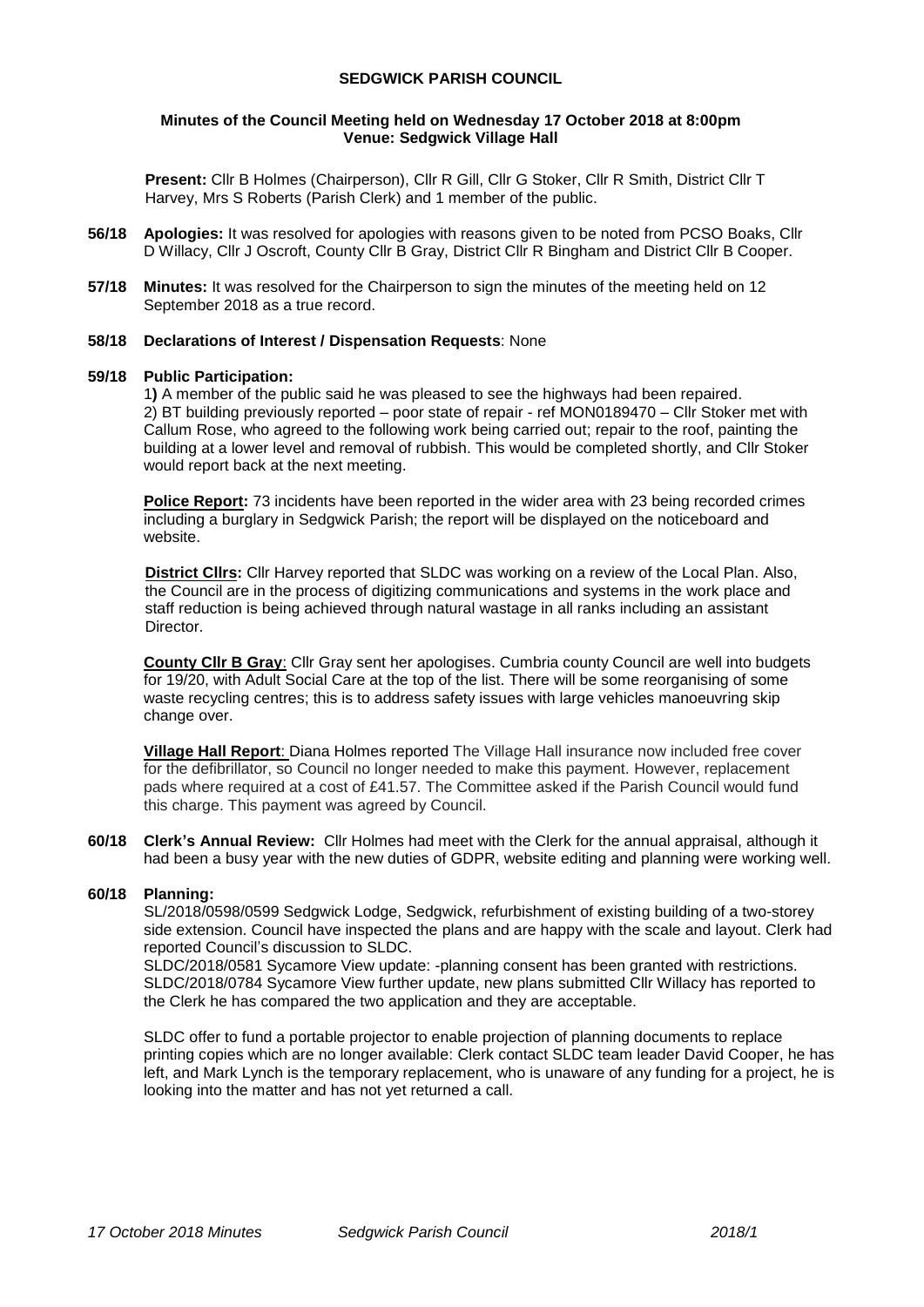# **61/18 Highways/Footpaths**

- 1. Highways report by Cllr Stoker- see attached report. Cllr Stoker added the Highways Dept has carried out work on Wellheads Lane and by the River Kent. Cllr Stoker also reported that the pot holes by Carex Farm would be repaired temporarily in the near future. The report update is incorrected as repairs listed had been completed. These will be removed by the next meeting. There are notices on Crosscrake Road by the Bridge stating the road will be closed there, on 4<sup>th</sup> November for bridge work to be carried out. Last weeks Storm Callum had caused little damage to the Parish, Cllr Stoker had inspected the parish during the bad weather. He would be reporting the drain into the River Kent was blocked at the bottom of Cooper Hill and update the progress at the next meeting.
- 2. The sign post on Back Lane is rotten and in need of repair, Cllr Stoker agreed to provide quotes for the replacement sign. He had obtained quotes but asked for this to be referred to the next meeting so he could obtain a better price, this was agreed

# **62/18 Playground /Millennium Field**

1. Cllr Stoker has carried out the monthly check on the Millennium Field and reported that all repairs and cleaning work had been completed and bins emptied.

The action points highlighted from the ROSPA report have been completed and responses are as follows: -

- Large slide step rotten, Cllr Willacy has removed and repaired
- Fiberglass body and internal steps and log cross bar in wood, need to be monitored by monthly inspections,
- bark required at the base of the slide- two trial types of bark are in place and will be evaluated in the spring of 2019.
- 2. The basketball base has been enlarged by the addition of two further slabs and the original 2 have been repaired/replaced.

## **63/18 Canal**

- 1. The written report of the Woodland Management and Safety Inspection by A Hearne is still not available.
- 2. Cllr Willacy reported to the Clerk that Mr Parks has carried out the work as instructed to remove goat willow regrowth, fell three dead ash trees and make safe a stump of a large tree that has been blown over. The Clerk has received an invoice for payment.
- 3. SLDC Anthea Lowe Solicitor for the Council has sent an email outlining her advice on the obligations of Council to replace the stock proof fence on the north side. Council unanimously agreed to decline the request for a replacement stock fence. Clerk to notify land owner and explain reasons as outlined in the solicitor's letter.

## **64/18 Data Protection Training:**

- 1. Cllr Holmes provided a written report regarding next phase of GDPR compliance see report
- 2. ICO October Newsletter had been received and sent to all Councillors.
- **65/18 Website:** see report by Cllr Holmes. Cllr Holmes also added that the site was being well used as indicated in the report and commented how user friendly the site was.

# **66/18 Finance**

- a) Bank Balance as of 28 September 2018 £9,286.03
- b) Payments Approved: broadband Village Hall October £18.99, J Parks Canal maintenance work £330.00 and Basketball base & bark chippings - Cllr Stoker £70.32
- c) The Accounts Report from Meeting Dated 17 October, 12 September 2018, the transactions cleared was signed.
- d) The Budget was reviewed, and the amended budget approved
- e) The September Bank Reconciliation was accepted and approved
- f) **Financial Regulations:** Cllr Willacy had raised the fact that £100 was too low an amount for repairs to be carried out without three quotes, it was agreed by all to amend the financial regulations (11. Contracts (H)) from £100 to £200 + vat. Clerk to amend the regulations and present them. All Councillors accepted this amendment

### **67/18 Armistice Beacon:** see report by Cllr Holmes

The meeting went well, poster to be displayed which detail the weekend event, good news from the Cricket Club who have offered to donate the Gazebo and erect it, if the Parish Council will insure it in situ. The Clerk has checked this out with the insurance company who have agreed to cover it on the PC policy. It was agreed to donate to the Church to support the event, amount already agreed £150.00